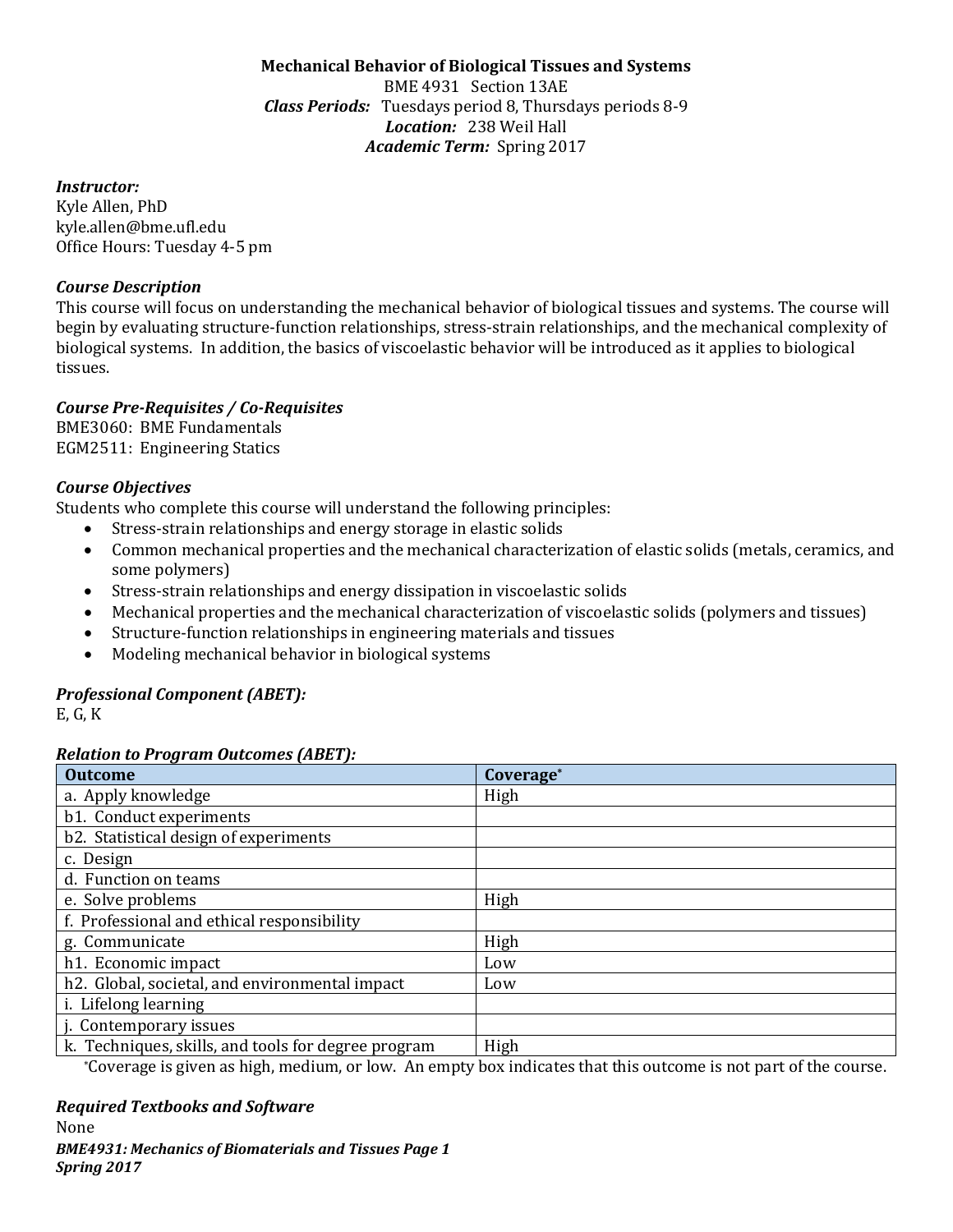## *Course Schedule*

Fundamentals of Solid Mechanics<br>Week 1: Stress Strain, and

- Week 1: Stress, Strain, and Constitutive Relations<br>Week 2: Bending and Torsion
- Week 2: Bending and Torsion<br>Week 3: 1-Dimensional Hooke
- Week 3: 1-Dimensional Hooke's Law and Poisson's Relationship<br>Week 4: Stress-Strain Curve and Energy Storage
- Week 4: Stress-Strain Curve and Energy Storage<br>Week 5: Stress, Motion, and Constitutive Relation
- Stress, Motion, and Constitutive Relations

Fundamentals of Elasticity<br>Week 6: 2-Dimensio

- Week 6: 2-Dimensional Hooke's Law<br>Week 7: 3-Dimensional Hooke's Law
- Week 7: 3-Dimensional Hooke's Law<br>Week 8: Anisotronic. Transverselv Is
- Week 8: Anisotropic, Transversely Isotropic, and Orthotropic Material and Tissue Properties<br>Week 9: Pressure Vessels Lungs. Heart. and Blood Vessels
- Week 9: Pressure Vessels Lungs, Heart, and Blood Vessels<br>Week 10: Elastic Tissues Bone and Enamel
- Elastic Tissues Bone and Enamel

Fundamentals of Viscoelasticity<br>Week 11: The Interface of:

- Week 11: The Interface of Solids and Fluids<br>Week 12: Maxwell Fluid and Kelvin-Voight S
- Week 12: Maxwell Fluid and Kelvin-Voight Solids<br>Week 13: Standard Linear Solid under Stress Rela
- Week 13: Standard Linear Solid under Stress Relaxation and Creep<br>Week 14: Shock/Impact Absorption: Cartilage vs. Fibrocartilage
- Week 14: Shock/Impact Absorption: Cartilage vs. Fibrocartilage<br>Week 15: Stretch and Contraction: Muscle and Tendon
- Stretch and Contraction: Muscle and Tendon

#### *Attendance Policy, Class Expectations, and Make-Up Policy*

Attendance is mandatory but not monitored. Class notes will not be provided to absent students, unless they have excused absences. Excused absences are consistent with university policies in the undergraduate catalog [\(https://catalog.ufl.edu/ugrad/current/regulations/info/attendance.aspx\)](https://catalog.ufl.edu/ugrad/current/regulations/info/attendance.aspx) and require appropriate documentation. Computers, tablets, and cell phones have to be put away during class. 10 points will be taken off from an assignment grade for every day the submission is late.

#### *Evaluation of Grades*

| <b>Assignment</b> | <b>Percentage of Final Grade</b> |
|-------------------|----------------------------------|
| Exam $#1$         | 25%                              |
| Exam $#2$         | 25%                              |
| Exam $#3$         | 25%                              |
| Homework          | 15%                              |
| Quizzes           | 10%                              |
|                   | 100%                             |

#### *Grading Policy*

| A: 90-100 | B+: 84-86 | C+: 75-77             | D+: 66-68 | Fail: <60 |
|-----------|-----------|-----------------------|-----------|-----------|
| A-: 87-89 | B: 81-83  | C: 72-74              | D: 63-65  |           |
|           | B-: 78-80 | $C - 69-71$ D-: 60-62 |           |           |
|           |           |                       |           |           |

For information on current UF grading policies for assigning grade points, please visit: [https://catalog.ufl.edu/ugrad/current/regulations/info/grades.aspx.](https://catalog.ufl.edu/ugrad/current/regulations/info/grades.aspx)

A C- will not be a qualifying grade for critical tracking courses. In order to graduate, students must have an overall GPA and an upper-division GPA of 2.0 or better (C or better). Note: A C- average is equivalent to a GPA of 1.67, and therefore, it does not satisfy this graduation requirement. More information on UF grading policy may be found at: [https://catalog.ufl.edu/ugrad/current/regulations/info/grades.aspx.](https://catalog.ufl.edu/ugrad/current/regulations/info/grades.aspx)

#### *Students Requiring Accommodations*

*BME4931: Mechanics of Biomaterials and Tissues Page 2 Spring 2017*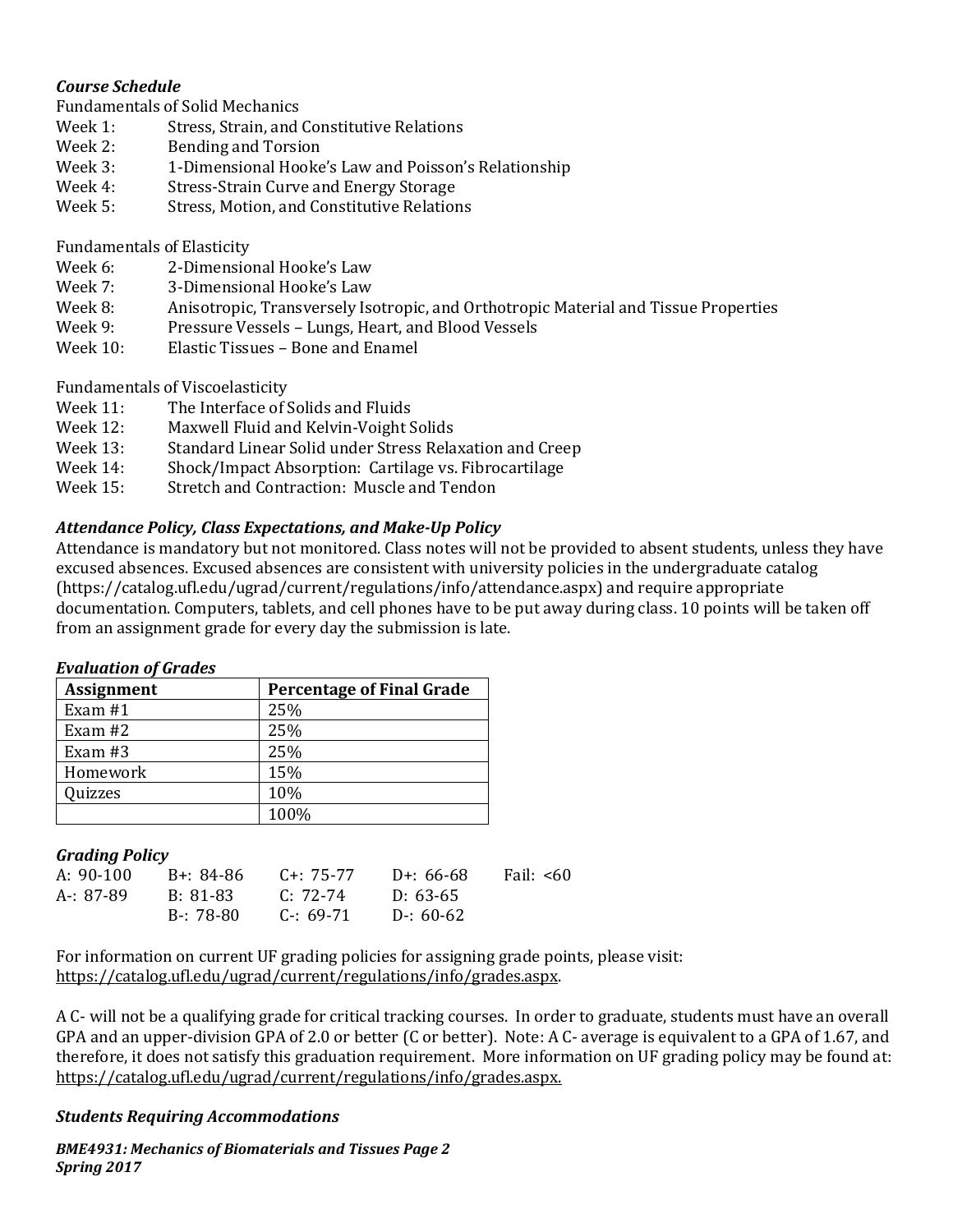Students with disabilities requesting accommodations should first register with the Disability Resource Center (352-392-8565, https://www.dso.ufl.edu/drc) by providing appropriate documentation. Once registered, students will receive an accommodation letter which must be presented to the instructor when requesting accommodation. Students with disabilities should follow this procedure as early as possible in the semester.

# *Course Evaluation*

Students are expected to provide feedback on the quality of instruction in this course by completing online evaluations at [https://evaluations.ufl.edu/evals.](https://evaluations.ufl.edu/evals) Evaluations are typically open during the last two or three weeks of the semester, but students will be given specific times when they are open. Summary results of these assessments are available to students at [https://evaluations.ufl.edu/results/.](https://evaluations.ufl.edu/results/)

# *University Honesty Policy*

UF students are bound by The Honor Pledge which states, "We, the members of the University of Florida community, pledge to hold ourselves and our peers to the highest standards of honor and integrity by abiding by the Honor Code. On all work submitted for credit by students at the University of Florida, the following pledge is either required or implied: "On my honor, I have neither given nor received unauthorized aid in doing this assignment." The Honor Code (https://www.dso.ufl.edu/sccr/process/student-conduct-honor-code/) specifies a number of behaviors that are in violation of this code and the possible sanctions. Furthermore, you are obligated to report any condition that facilitates academic misconduct to appropriate personnel. If you have any questions or concerns, please consult with the instructor or TAs in this class.

# *Software Use*

All faculty, staff, and students of the University are required and expected to obey the laws and legal agreements governing software use. Failure to do so can lead to monetary damages and/or criminal penalties for the individual violator. Because such violations are also against University policies and rules, disciplinary action will be taken as appropriate. We, the members of the University of Florida community, pledge to uphold ourselves and our peers to the highest standards of honesty and integrity.

#### *Student Privacy*

There are federal laws protecting your privacy with regards to grades earned in courses and on individual assignments. For more information, please see: <http://registrar.ufl.edu/catalog0910/policies/regulationferpa.html>

#### *Campus Resources:*

#### *Health and Wellness*

#### **U Matter, We Care:**

If you or a friend is in distress, please contact umatter@ufl.edu or 352 392-1575 so that a team member can reach out to the student.

**Counseling and Wellness Center:** [http://www.counseling.ufl.edu/cwc,](http://www.counseling.ufl.edu/cwc) and 392-1575; and the University Police Department: 392-1111 or 9-1-1 for emergencies.

# **Sexual Assault Recovery Services (SARS)**

Student Health Care Center, 392-1161.

**University Police Department** at 392-1111 (or 9-1-1 for emergencies), or [http://www.police.ufl.edu/.](http://www.police.ufl.edu/)

*Academic Resources*